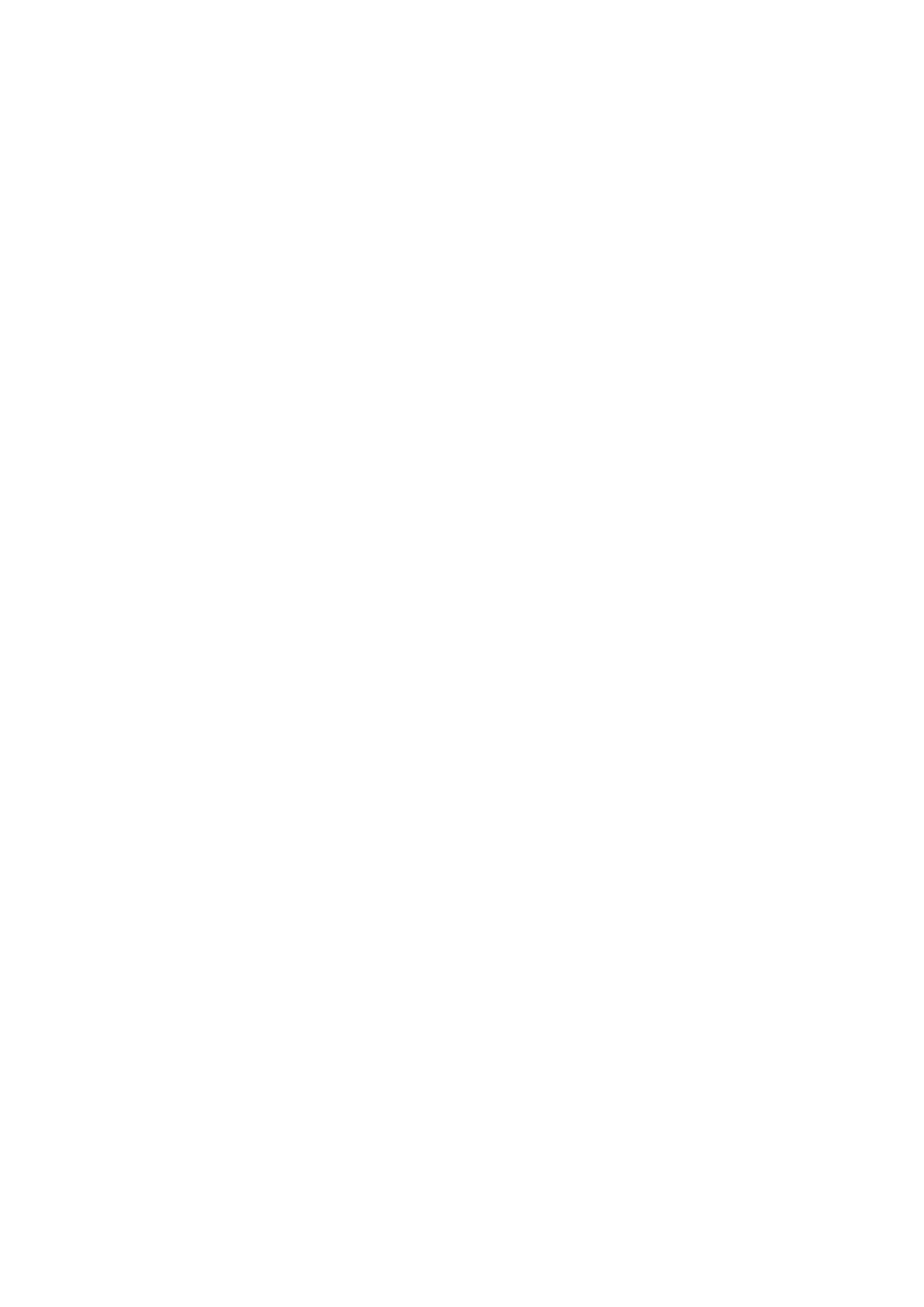#### Western Australia

## **Western Australian Products Symbol Act 1972**

## **Contents**

| 1.  | Short title                               | 1              |
|-----|-------------------------------------------|----------------|
| 3.  | Interpretation                            |                |
| 4.  | Prescribed symbol                         | $\overline{2}$ |
| 5.  | Authority to use prescribed symbol        | $\overline{c}$ |
| 6.  | <b>Offences</b>                           | $\overline{2}$ |
| 7.  | Appointment of inspectors                 | 3              |
| 8.  | Duties of inspectors                      | 3              |
| 9.  | Inspectors' powers                        | 3              |
| 10. | Occupier to allow entry and inspection    | 4              |
| 11. | Persons obstructing execution of this Act | 4              |
| 12. | Secrecy                                   | 5              |
| 13. | Vicarious liability                       | 5              |
| 14. | Regulations                               | 6              |
|     | <b>Schedule</b>                           |                |
|     | <b>Notes</b>                              |                |
|     | Compilation table                         | 8              |
|     | <b>Defined terms</b>                      |                |

As at 12 Sep 2003 Version 01-a0-10 page i Published on www.legislation.wa.gov.au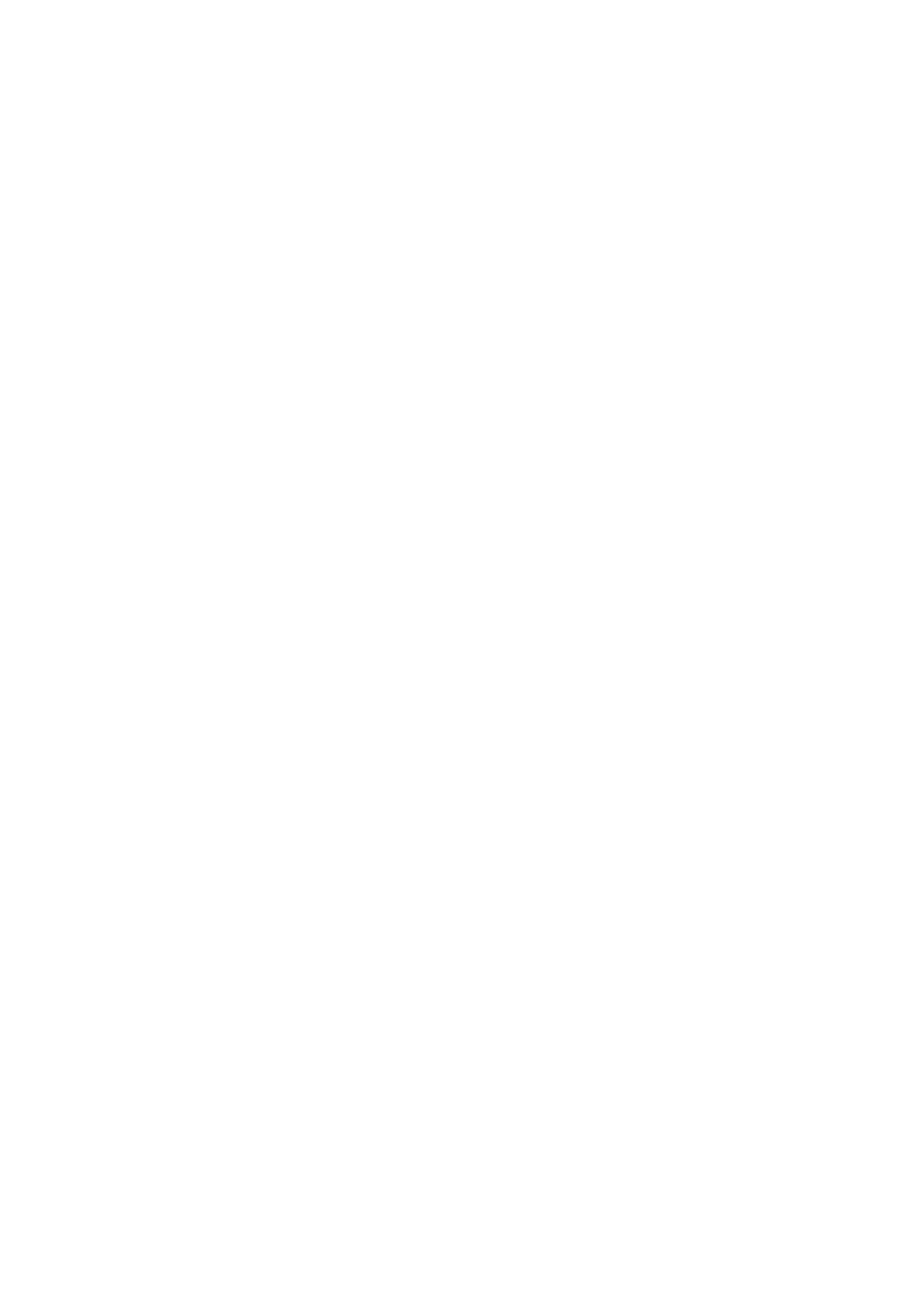## **Western Australian Products Symbol Act 1972**

#### **An Act to authorise the use of a symbol to distinguish and promote the sale of products made in Western Australia.**

#### **1. Short title**

This Act may be cited as the *Western Australian Products Symbol Act 1972* <sup>1</sup> .

*[2. Omitted under the Reprints Act 1984 s. 7(4)(f).]*

#### **3. Interpretation**

In this Act —

*container* includes any basket, tray, packaging, wrapper, bottle or receptacle of any kind, whether open or closed, in or with which any product is or is intended to be contained, covered, enclosed or packed;

*inspector* means a person appointed as an inspector under the provisions of section 7;

*sell*, without limiting the scope of the primary meaning, includes —

- (a) placing on the market for sale;
- (b) bargaining, barter or exchange;
- (c) supply and use of any product under a contract for work and materials;
- (d) offering, exposing, receiving, supplying or possessing for the purposes of sale;
- (e) delivery for sale or on sale and with or without consideration;

As at 12 Sep 2003 Version 01-a0-10 Page 1 Published on www.legislation.wa.gov.au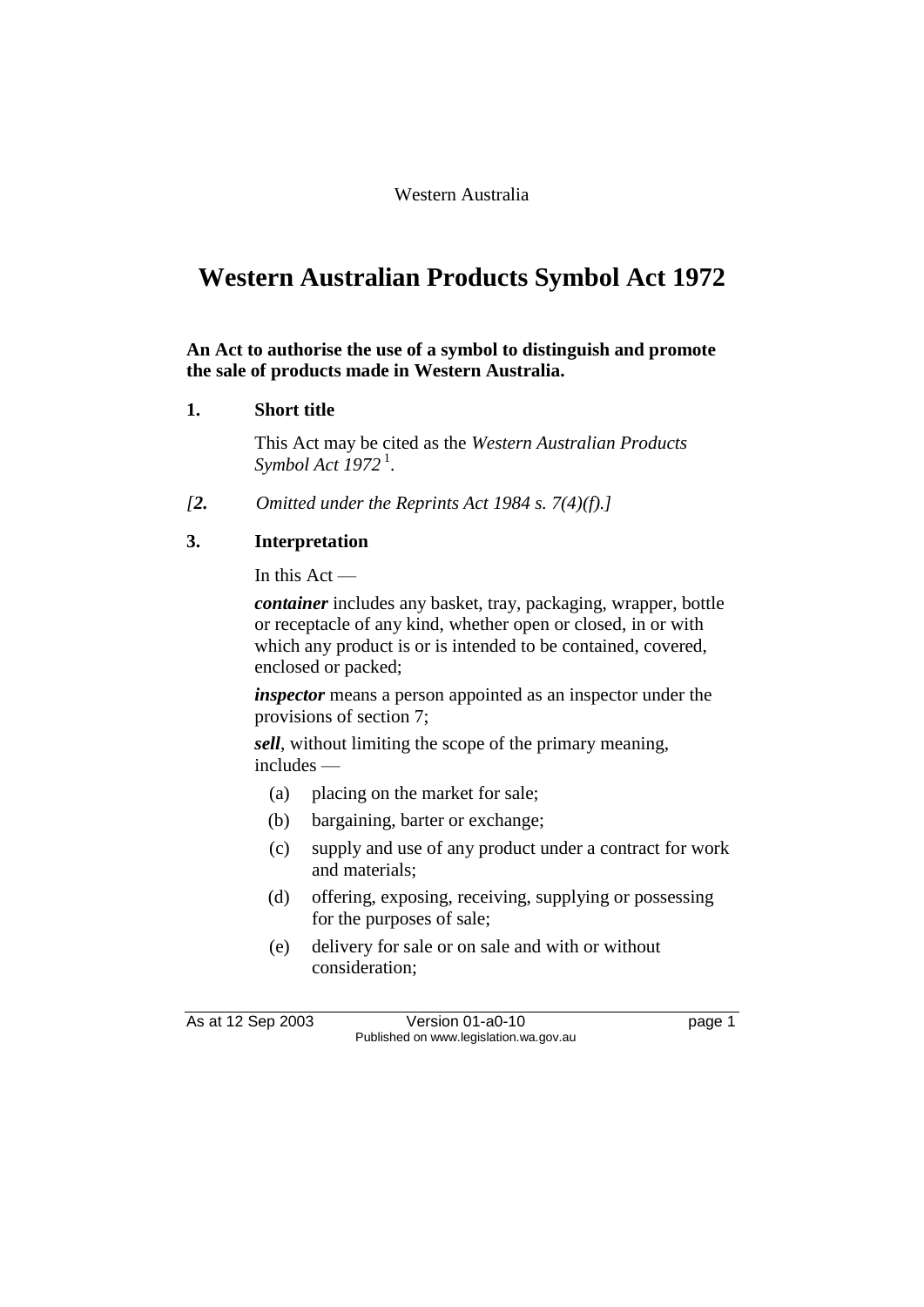- (f) wholesale, bulk, or retail trading;
- (g) disposal or offer for disposal under hire purchase or credit sale terms;
- (h) dealing in or agreeing to sell;
- (i) the supply of a substance as a sample for the purpose of inducing any person to purchase the product of which the sample consists or which it comprises; and
- (j) causing, suffering, permitting or attempting to sell.

#### **4. Prescribed symbol**

The form of design, irrespective of its size and colour, depicted in the Schedule is the prescribed symbol for the purposes of this Act.

#### **5. Authority to use prescribed symbol**

A person who sells any product the production and preparation of which is substantially carried out in the State is authorised to affix to the product or to its container a prescribed symbol.

#### **6. Offences**

A person who —

- (a) affixes, or causes or permits to be affixed, a prescribed symbol to any product or to the container of any product; or
- (b) sells a product to which, or to the container of which, a prescribed symbol is affixed,

knowing that such product is not a product the production and preparation of which is substantially carried out in the State, commits an offence.

Penalty: For a first offence, \$50; for a second offence, \$150; for a third or subsequent offence, \$400.

page 2 Version 01-a0-10 As at 12 Sep 2003 Published on www.legislation.wa.gov.au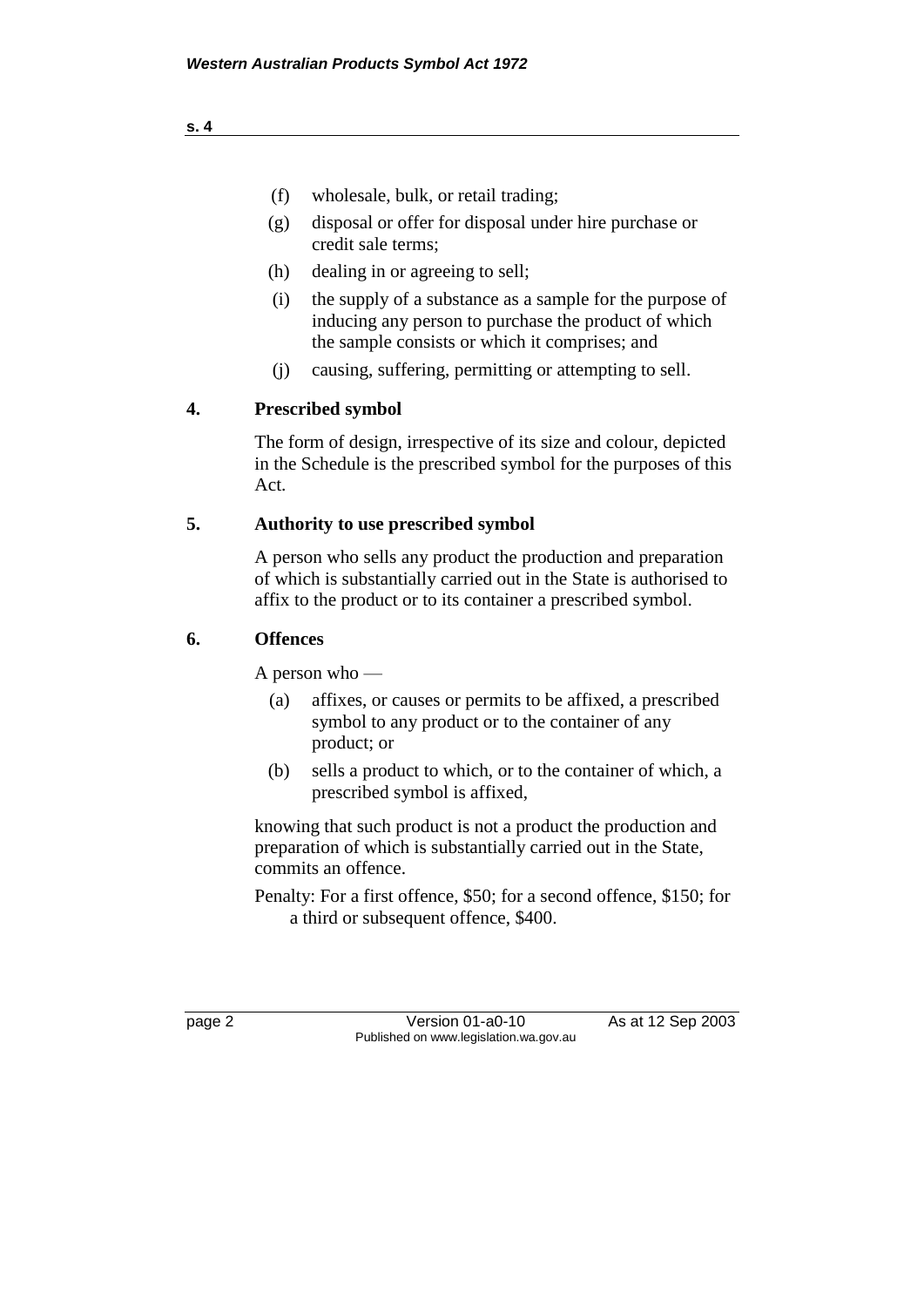#### **s. 7**

#### **7. Appointment of inspectors**

- (1) The Minister may appoint any person to be an inspector under this Act.
- (2) Every person appointed to be an inspector under this Act shall be furnished with a certificate in the prescribed form evidencing his appointment and shall produce such certificate whenever required so to do by any person in respect of whom he has exercised or is about to exercise any of his powers under this Act.
- (3) Production of a certificate in the prescribed form shall be conclusive proof in any court of the appointment of the inspector to whom that certificate relates and of his authority to exercise the powers conferred upon an inspector appointed under this Act.

#### **8. Duties of inspectors**

- (1) It is the duty of an inspector to see that the provisions of this Act relating to prescribed symbols are being observed and, subject to the approval of the Minister, to commence and conduct prosecutions for offences under this Act.
- (2) The provisions of subsection (1) do not affect the right of any other person to prosecute for an offence against this Act.

#### **9. Inspectors' powers**

- (1) An inspector, together with any person he thinks competent to assist him in making any inspection or examination, may during normal working hours enter any premises —
	- (a) where he has reason to believe that products to which or to the containers of which prescribed symbols are affixed are produced, prepared or kept for sale; or
	- (b) where he has reason to believe that an offence against this Act is or has been committed.

As at 12 Sep 2003 Version 01-a0-10 page 3 Published on www.legislation.wa.gov.au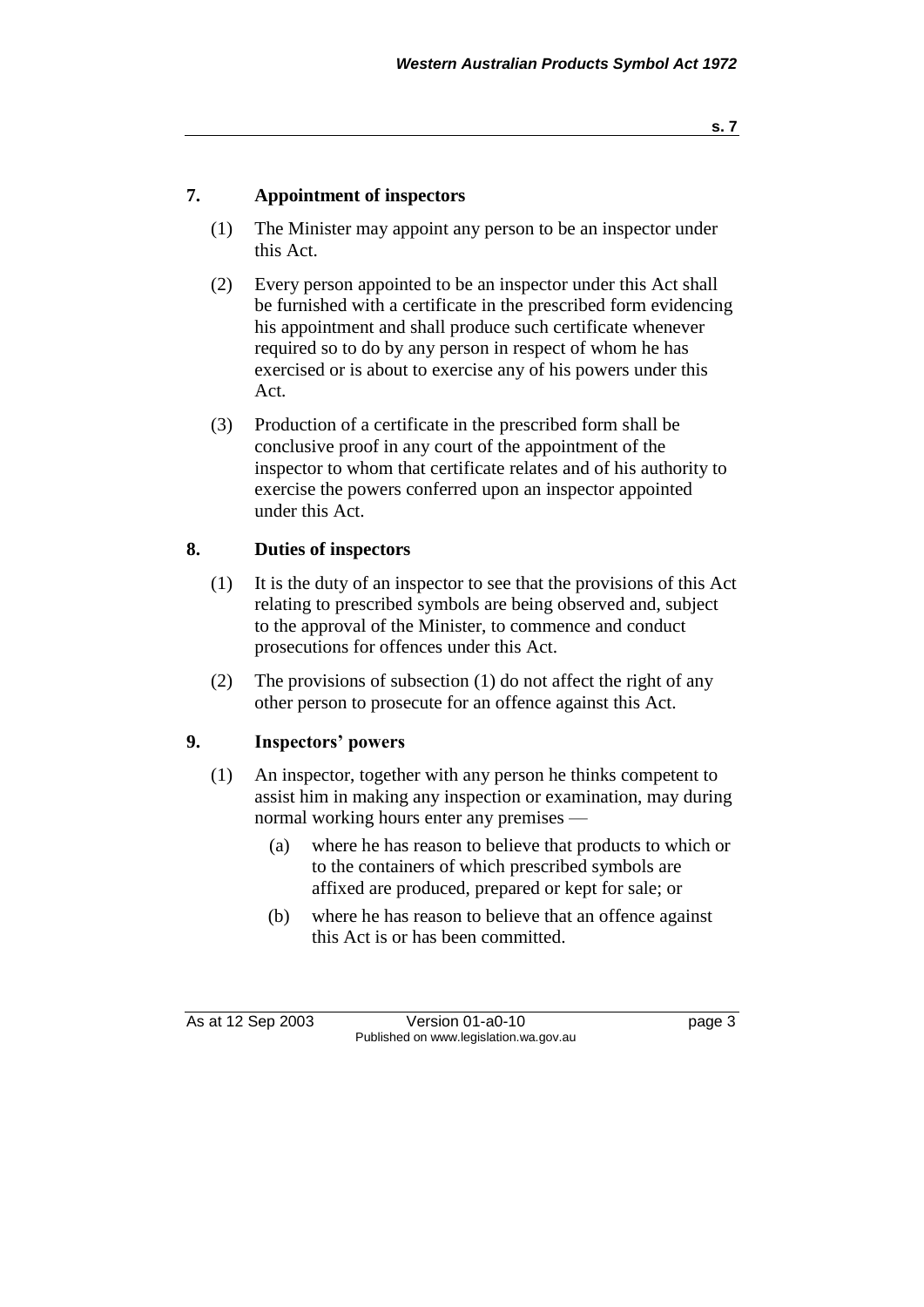- (2) An inspector may
	- (a) take possession or make copies or extracts of any document that appears to him to be connected in any manner with any act or omission constituting an offence against this Act; and
	- (b) take possession of any goods or samples of goods for use as evidence in any prosecution for an offence against this Act.
- (3) If, within thirty days of the taking, no prosecution is commenced against the person from whose custody possession was taken of any document, goods or samples, or against the owner thereof, the inspector shall return them forthwith.
- (4) In the exercise of his powers under this section an inspector shall conform so far as is practicable to such reasonable requirements of the person owning or using the premises in question as are necessary to prevent the working of the business or the conduct of operations on the premises being obstructed.

#### **10. Occupier to allow entry and inspection**

The occupier of any premises and any person in charge or apparently in charge of any premises shall furnish to an inspector all reasonable assistance and all such information that he is capable of furnishing or as required by that inspector with respect to the exercise of his powers and the discharge of his duties under this Act.

#### **11. Persons obstructing execution of this Act**

- (1) A person who wilfully obstructs any person acting in the execution of this Act commits an offence against this Act. Penalty: \$200.
- (2) A person who fails to give to any person acting in the execution of this Act any assistance which that person may reasonably request him to give, or any information which that person is expressly authorised by this Act to call for or may reasonably

page 4 Version 01-a0-10 As at 12 Sep 2003 Published on www.legislation.wa.gov.au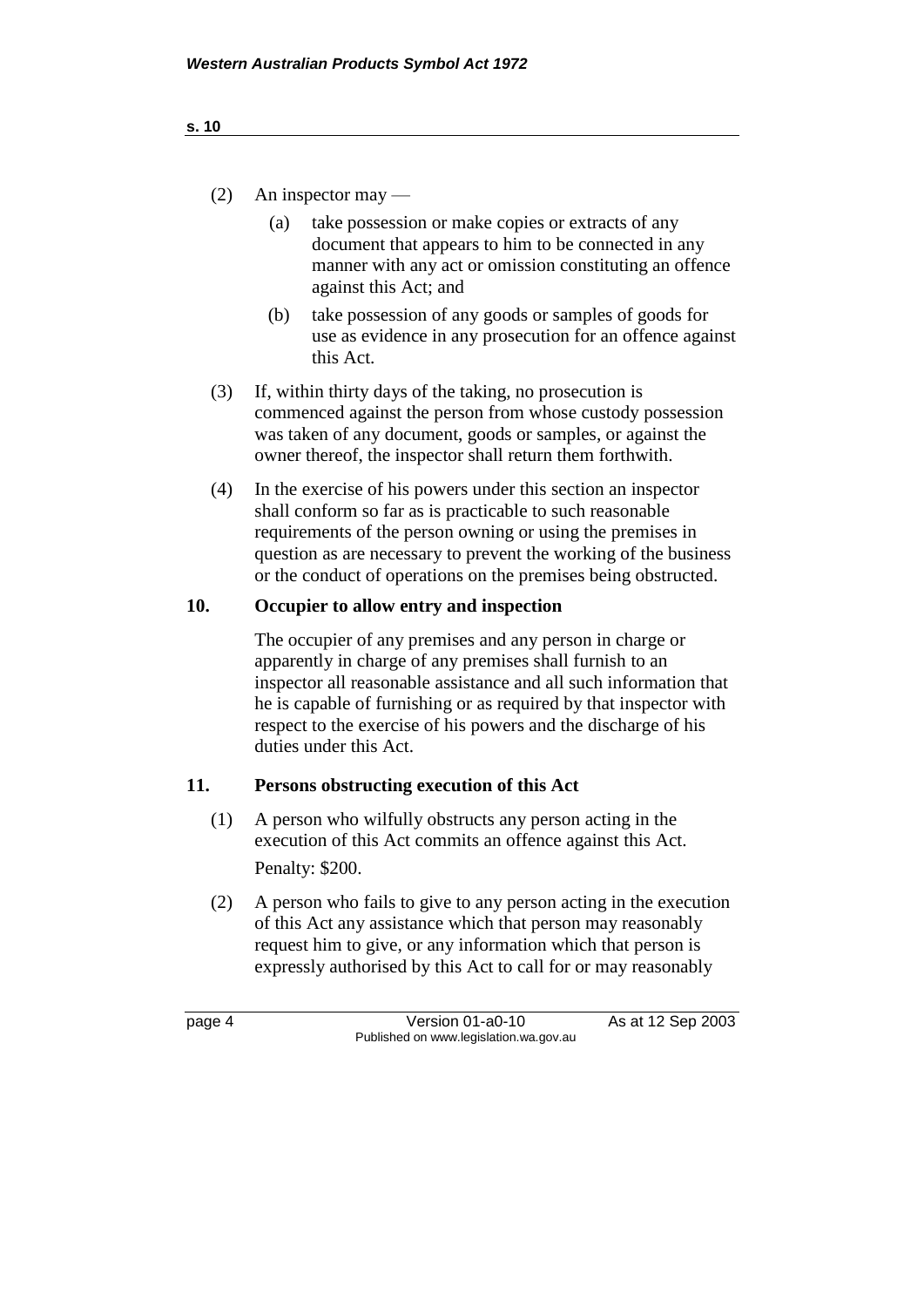require, or who, when required to give any such information, knowingly makes any misstatement in relation thereto, shall be treated as having wilfully obstructed that person.

(3) Any statement made pursuant to any requirement made pursuant to this section, shall not, if the person making the statement objected, at the time of making it, to doing so on the ground that it might tend to incriminate him, be admissible in evidence in any prosecution against the person for any offence not being the offence of contravening or failing to comply with the provisions of this section.

#### **12. Secrecy**

A person who discloses any information relating to any manufacturing process or trade secret used in carrying on or operating any particular undertaking or equipment or plant, that has been furnished to him or obtained by him under this Act, or in connection with the execution of this Act, is, unless the disclosure is made —

- (a) with the written consent of the person carrying on or operating the undertaking, equipment or plant;
- (b) in connection with the execution of this Act; or
- (c) subject to the provisions of section 11(3), for the purposes of any legal proceedings arising out of this Act or of any report of such proceedings,

guilty of an offence against this Act. Penalty: \$200.

#### **13. Vicarious liability**

(1) Where an offence under this Act which has been committed by a body corporate is proved to have been committed with the consent or connivance of, or to be attributable to any neglect on the part of, any director, manager, secretary or other similar officer, of the body corporate, or any person who was purporting to act in any such capacity, he as well as the body

As at 12 Sep 2003 Version 01-a0-10 page 5 Published on www.legislation.wa.gov.au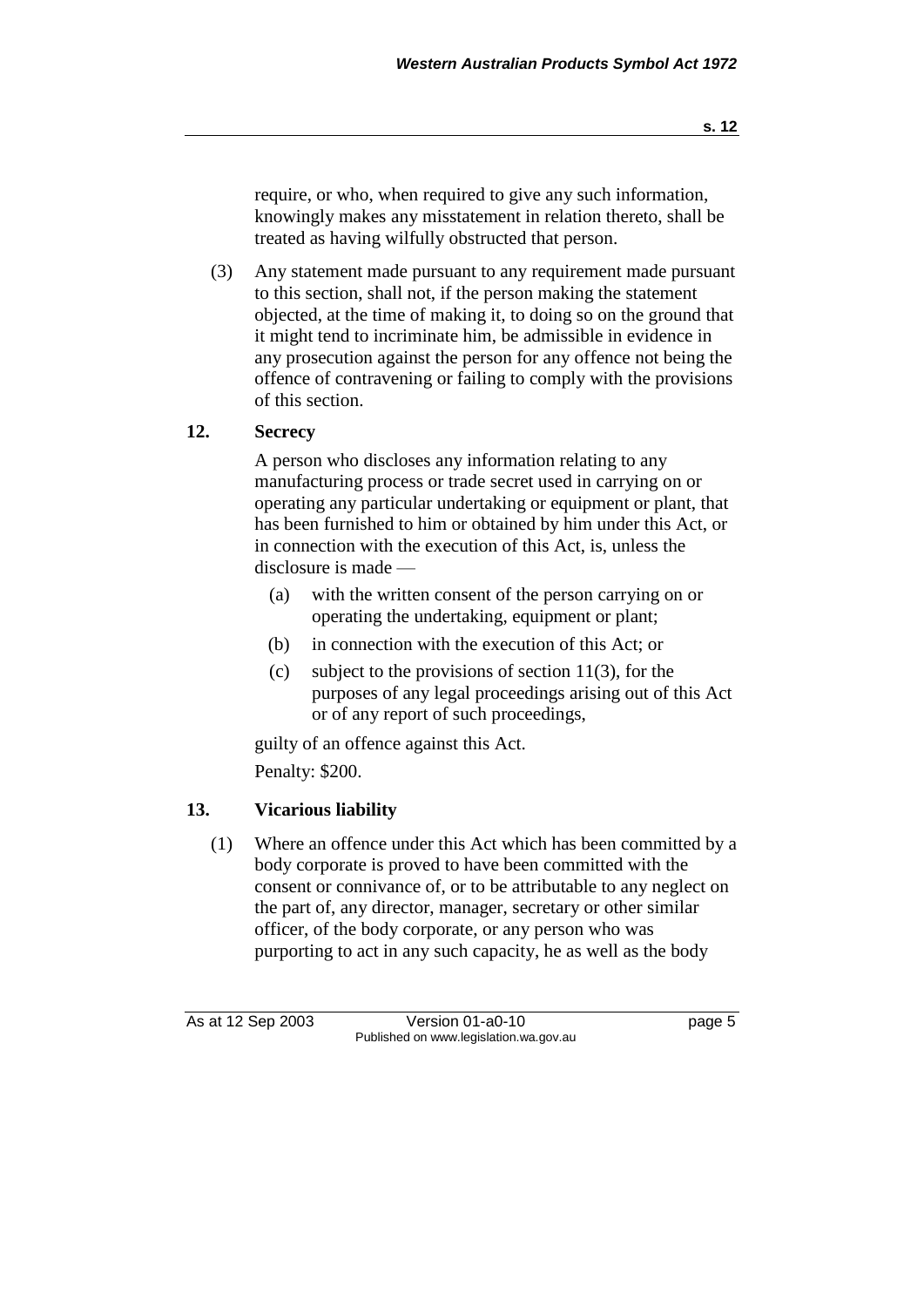corporate shall be deemed to be guilty of that offence and shall be liable to be proceeded against and punished accordingly.

(2) In the case of any prosecution in respect of an offence deemed to have been committed under the provisions of subsection (1) it shall be a defence for any person who would otherwise be liable to the penalties prescribed for that offence to prove that neither he nor any agent or servant of his did, or knew of the doing of, any act that constituted the offence or can reasonably be regarded as having been the cause or amongst the causes of it, or omitted to do, or knew of an omission to do, any act the omission whereof constituted the offence or the doing whereof can reasonably be regarded as a precaution that would have prevented it.

### **14. Regulations**

The Governor may make regulations for any purpose required or permitted by this Act for carrying out or giving effect to the objects of this Act.

page 6 Version 01-a0-10 As at 12 Sep 2003 Published on www.legislation.wa.gov.au

**s. 14**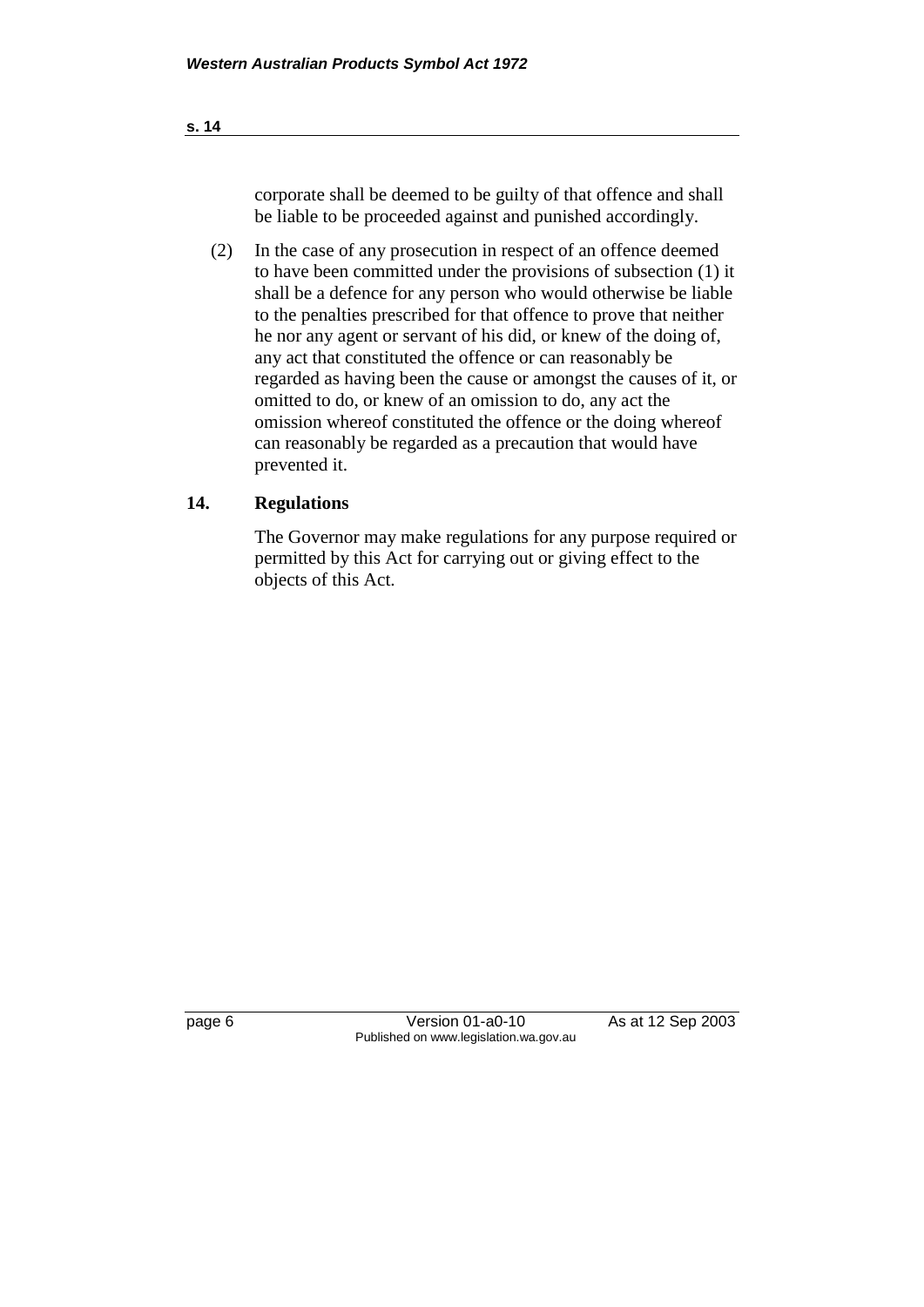**Schedule**

### **Schedule**

[s. 4]



As at 12 Sep 2003 Version 01-a0-10 Page 7 Published on www.legislation.wa.gov.au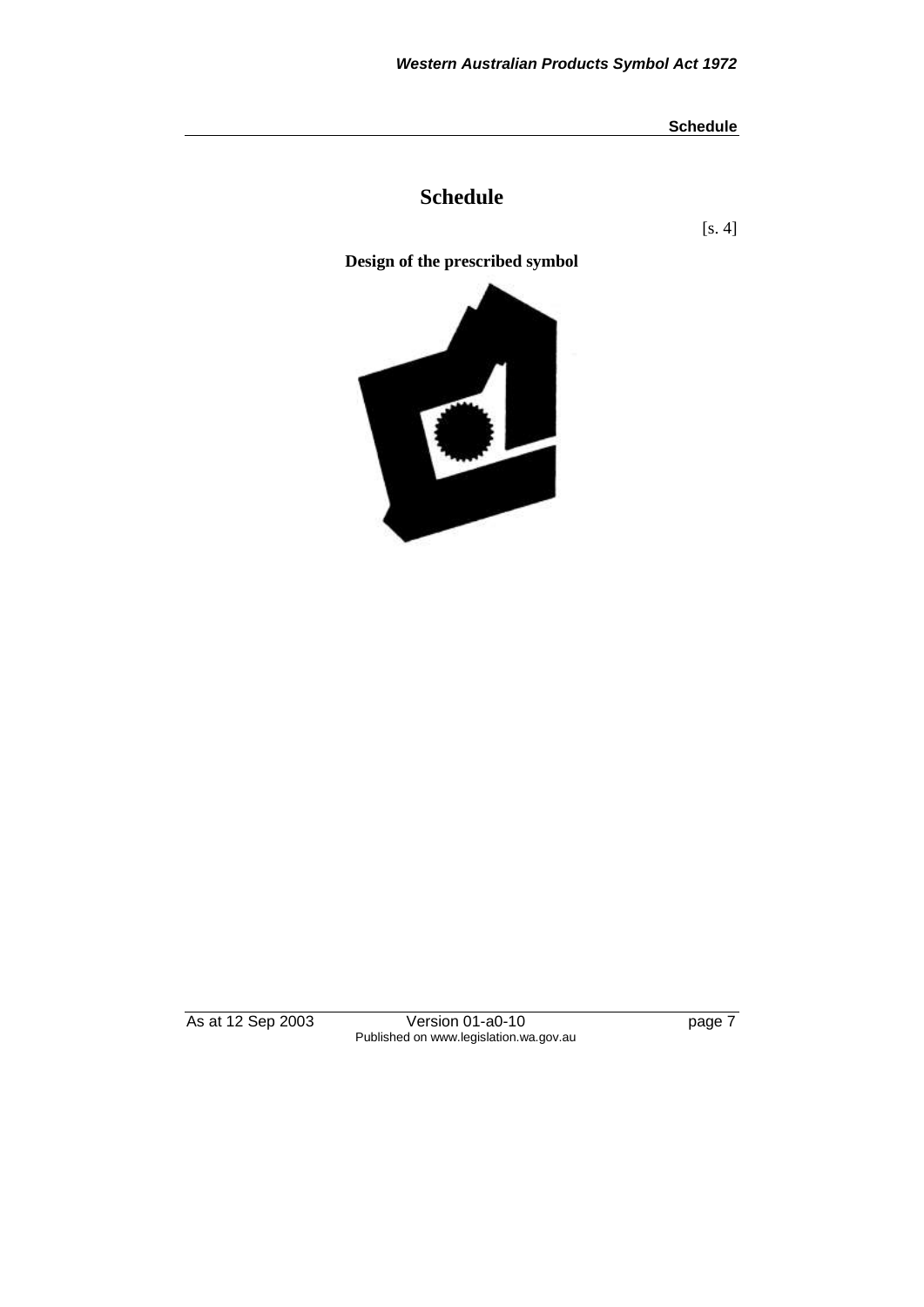#### **Notes**

<sup>1</sup> This is a compilation of the *Western Australian Products Symbol Act 1972*. The following table contains information about that Act and any reprint.

#### **Compilation table**

| <b>Short title</b>                                                           | <b>Number</b><br>and vear | Assent                           | <b>Commencement</b> |  |  |  |  |  |
|------------------------------------------------------------------------------|---------------------------|----------------------------------|---------------------|--|--|--|--|--|
| Western Australian<br>Products Symbol Act 1972                               |                           | 54 of 1972 2 Oct 1972 2 Oct 1972 |                     |  |  |  |  |  |
| Reprint 1: The Western Australian Products Symbol Act 1972 as at 12 Sep 2003 |                           |                                  |                     |  |  |  |  |  |

page 8 Version 01-a0-10 As at 12 Sep 2003 Published on www.legislation.wa.gov.au